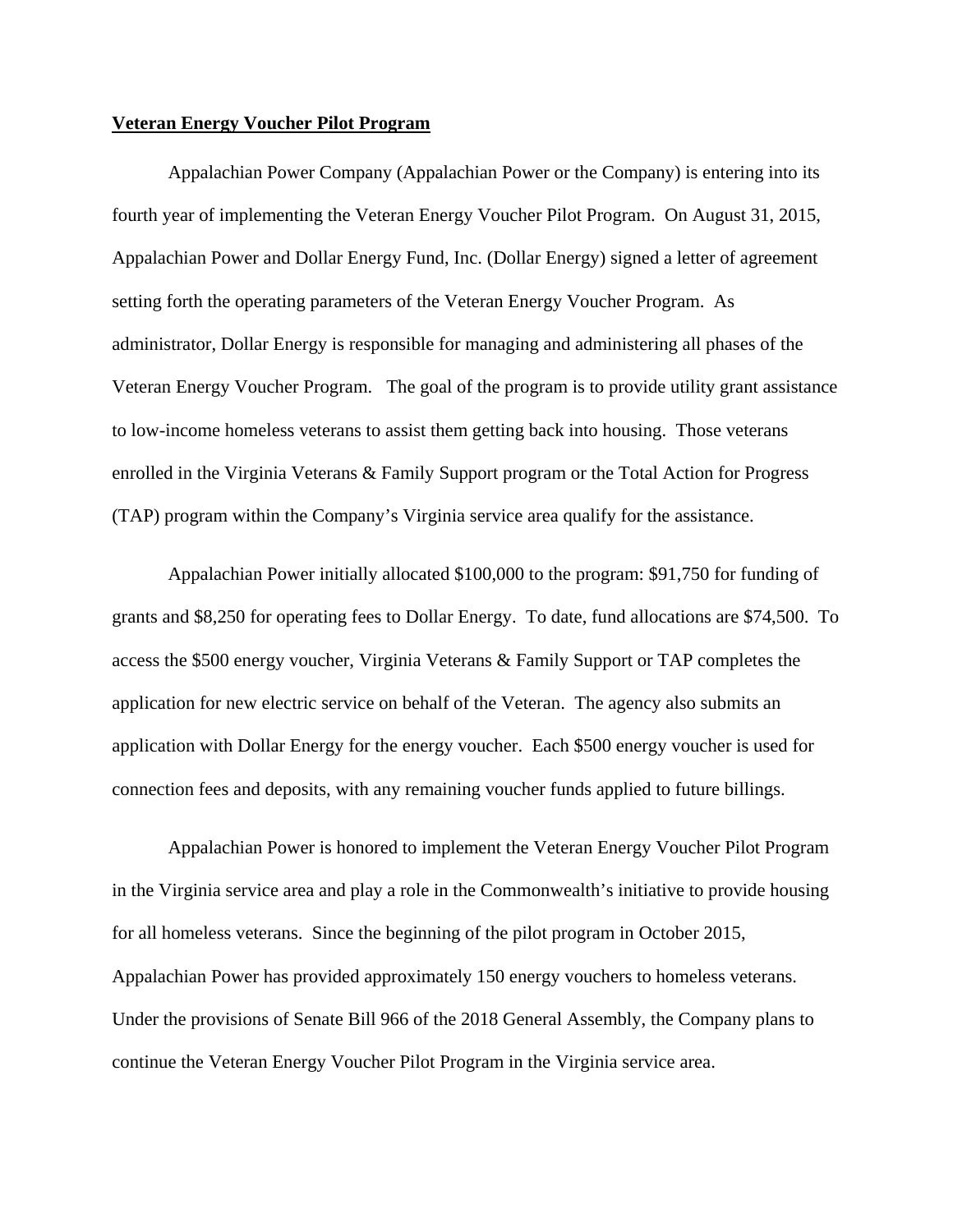The following table provides statistics of the program for this reporting period, June 1, 2017

through May 31, 2018. The table also reports year-to-date total program funding / participation.

| <b>Appalachian Power - VA</b>                    |                     |                | $6/1/2017 - 5/31/2018$ |
|--------------------------------------------------|---------------------|----------------|------------------------|
| <b>Monthly Participation</b>                     |                     |                |                        |
| <b>Month</b>                                     | <b>Applications</b> | <b>Grants</b>  | <b>Amount Granted</b>  |
| <b>June 2017</b>                                 | 2                   | $\overline{2}$ | \$1,000.00             |
| <b>July 2017</b>                                 | 5                   | 5              | \$2,500.00             |
| August 2017                                      | 3                   | 3              | \$1,500.00             |
| September 2017                                   | $\overline{2}$      | $\overline{2}$ | \$1,000.00             |
| October 2017                                     | 8                   | 8              | \$4,000.00             |
| November 2017                                    | 7                   | $\overline{7}$ | \$3,500.00             |
| December 2017                                    | 3                   | 3              | \$1,500.00             |
| January 2018                                     | 8                   | 8              | \$4,000.00             |
| February 2018                                    | $\overline{2}$      | $\overline{2}$ | \$1,000.00             |
| <b>March 2018</b>                                | $\mathbf{1}$        | $\mathbf{1}$   | \$500.00               |
| <b>April 2018</b>                                | 3                   | 3              | \$1,500.00             |
| <b>May 2018</b>                                  | 5                   | 5              | \$2,500.00             |
| <b>Total</b>                                     | 49                  | 49             | \$24,500.00            |
| <b>Total Program Participation</b>               |                     |                |                        |
| <b>Month</b>                                     | <b>Applications</b> | <b>Grants</b>  | <b>Amount Granted</b>  |
| October 2015 - May 2018                          | 151                 | 149            | \$74,500.00            |
| <b>Total Program Participation By Localities</b> |                     |                |                        |
| <b>County</b>                                    | <b>Applications</b> | <b>Grants</b>  | <b>Amount Granted</b>  |
| <b>City of Lynchburg</b>                         | 9                   | 9              | \$4,500.00             |
| <b>City of Martinsville</b>                      | 1                   | $\mathbf 0$    | \$0                    |
| Montgomery                                       | $\overline{2}$      | $\mathbf{1}$   | \$500.00               |
| <b>City of Radford</b>                           | $\mathbf{1}$        | $\mathbf{1}$   | \$500.00               |
| <b>City of Roanoke</b>                           | 136                 | 136            | \$68,000.00            |
| <b>City of Salem</b>                             | $\mathbf{1}$        | $\mathbf{1}$   | \$500.00               |
| <b>City of Staunton</b>                          | $\mathbf{1}$        | $\mathbf{1}$   | \$500.00               |
| <b>Total</b>                                     | 151                 | 149            | \$74,500.00            |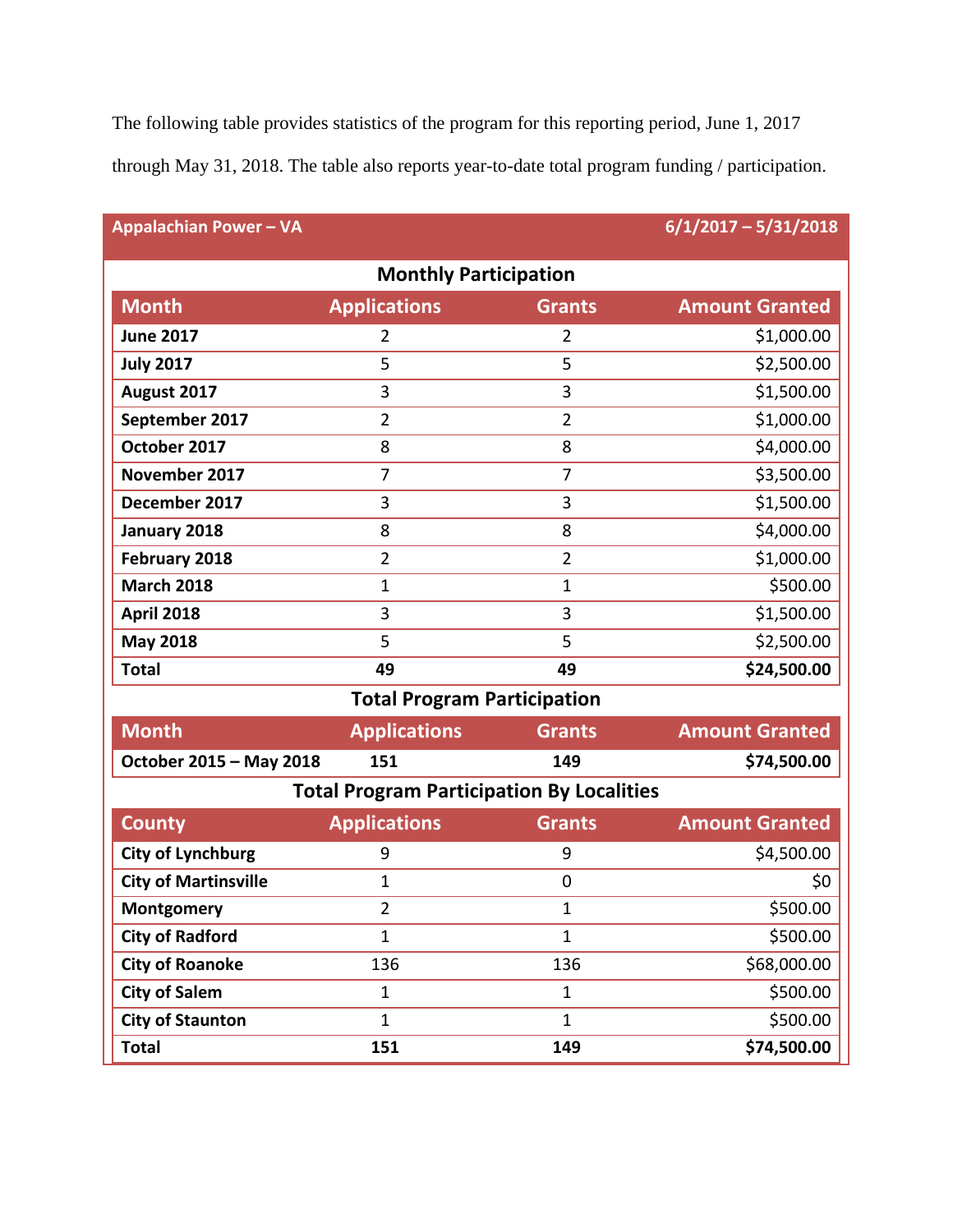## **Multi-Family Residential Energy Efficiency Pilot**

The goal of the Multi-Family Residential Energy Efficiency Pilot was to weatherize and improve the overall efficiency of a selected multi-family property in the Company's service territory. The Company met with representatives from the Virginia Department of Housing and Community Development and determined the need for a multi-family pilot in the Company's service territory. The selected property, Old Orchard Place, is a 30 unit apartment complex located in Pearisburg. All tenants residing in the property are low income, elderly and/or disabled. This property was chosen in collaboration with Community Housing Partners and is representative of low-income and elderly multi-family housing in the Company's service territory.

The Company partnered with Community Housing Partners to develop a synopsis and scope of work for the property, and determined that the best approach to maximize efficiency of the units would be to replace all heat pumps; replace seven refrigerators; install low-flow aerators on all kitchen and bathroom fixtures; and install new light emitting diode (LED) lighting in all units.

After evaluating the results of the Multi-Family Residential Energy Efficiency Pilot program, the Company has determined it would be beneficial to move this program from the pilot stage to a longer-term energy efficiency program. The Company will propose such a program in a future Energy Efficiency Rate Adjustment Clause filing for the Virginia State Corporation Commission's consideration.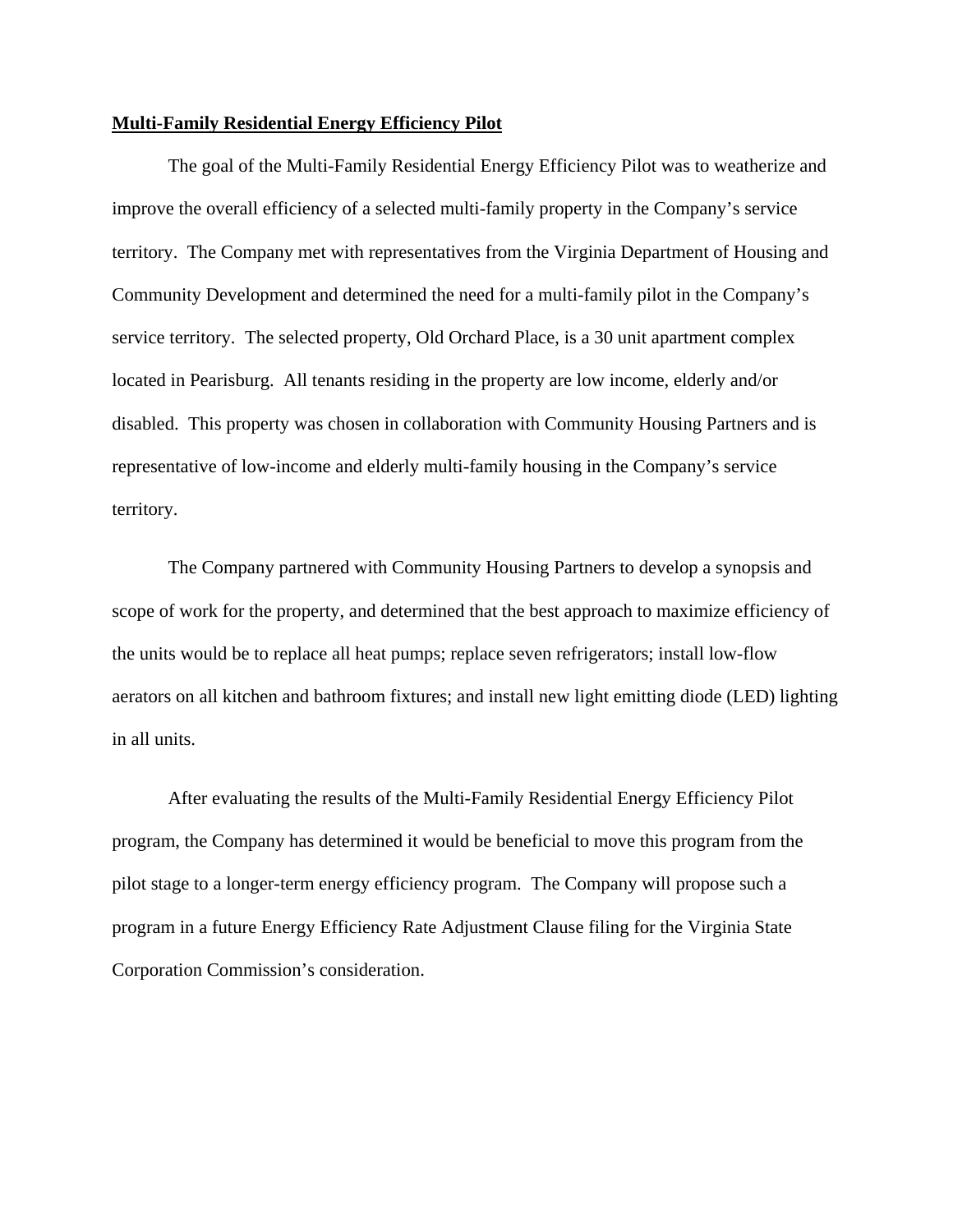## **Energy Efficiency Education Pilot**

The Energy Efficiency Education Pilot identifies Appalachian Power customers who receive financial assistance paying their electric bill through different agencies. The program provides mailings directly to these customers with information regarding measures they can take to save energy and reduce electric bills. The mailing provides information regarding programs offered by the Company as well as by weatherization providers in the service territory to assist customers with energy conservation. Additionally, the mailing includes an offer for a free energy conservation kit that includes simple, easy to install energy saving measures.

The Company partnered with Dollar Energy to collaborate on the pilot program. The Company and Dollar Energy developed an energy efficiency packet that ultimately gets sent to customers who enroll in the Neighbor-to-Neighbor program, as well as customers receiving electric bill assistance through other agencies identified by the Company. The Neighbor-to-Neighbor program lets customers donate funds to help pay electric bills for low-income customers in the Company's Virginia service territory. The energy efficiency packet includes:

- Information regarding specific measures or behavior changes customers can take to reduce energy consumption;
- Energy Efficiency and Demand Response programs offered by the Company in which customers could participate;
- Information on other weatherization assistance programs offered in the Company's service territory;
- Literature to increase energy efficiency awareness; and
- A post card with information on how the customer can receive a free energy conservation kit.